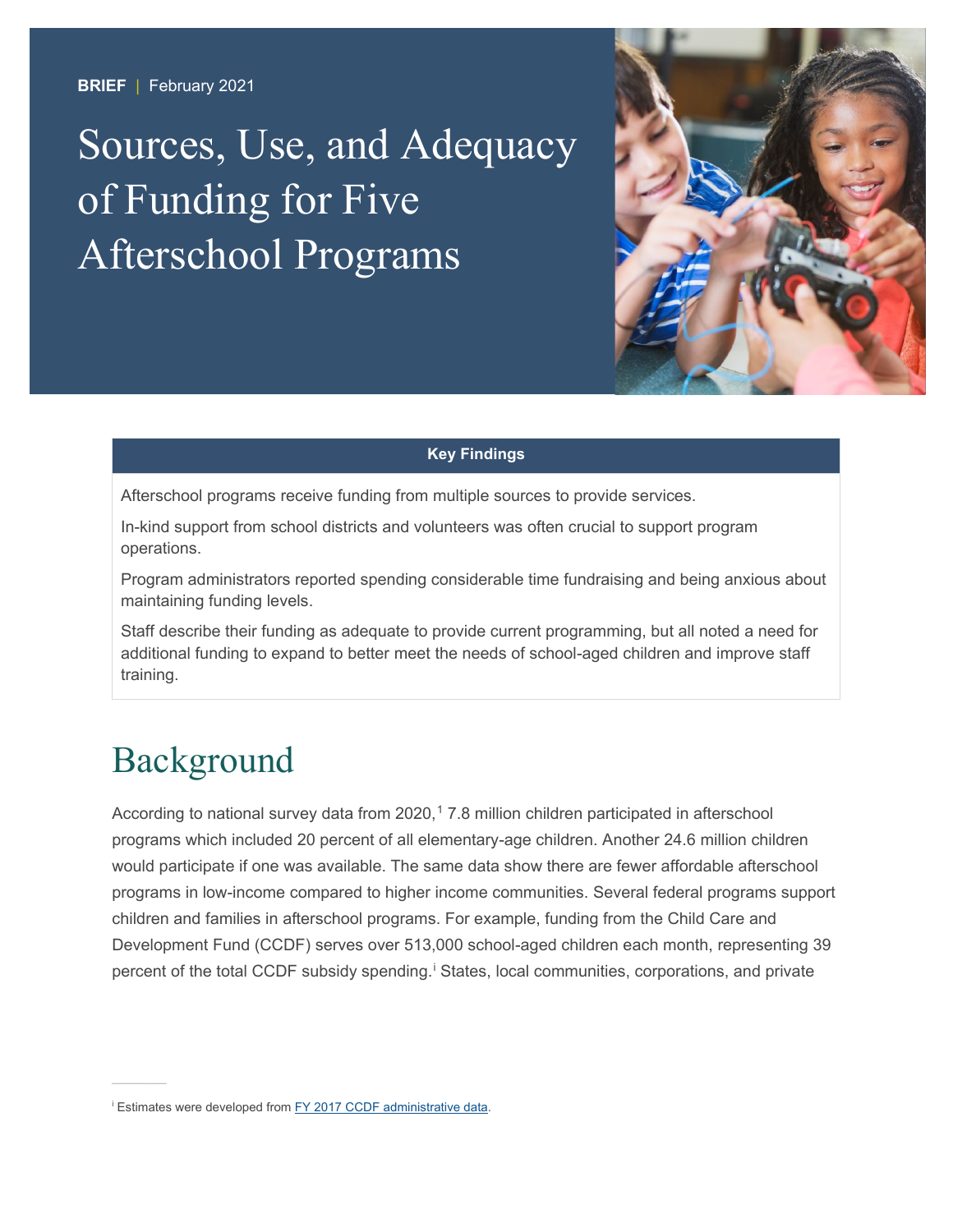foundations also contribute significantly to offset the cost for families. However, many parents are still unable to afford to send their children to afterschool programs.

At the same time, many programs struggle to keep operations going to serve the children who currently participate. Inadequate funding; time spent applying for funding; low wages for program staff; and challenges in serving children with multiple social-emotional, behavioral, and physical health needs influence program quality and staff stress. [2](#page-7-1) 

This brief summarizes findings on the sources, use, and adequacy of program funding from interviews with five afterschool program administrators and frontline staff. The five programs represent diverse geographic regions, program settings, and populations. For an overview of the study, see the related brief entitled *"Providing an Essential Service: An Overview of Afterschool Program Support of Children's Social-Emotional, Behavioral, and Physical Health During Middle Childhood."*

## Funding Sources

Funding for afterschool programs is often blended and braided from multiple sources, including tuition fees, federal, state, local, and private.<sup>[3](#page-7-2)[4](#page-7-3)</sup> On average, parents pay \$113 per week for afterschool care.[5](#page-7-4) Additional afterschool sources include a mix of federal, state, or private funding from programs such as—

- Child Care and Development Fund (CCDF)
- 21st Century Community Learning Centers (21st CCLC)
- Temporary Assistance for Needy Families (TANF)
- Federal Food and Nutrition Programs
- Title I and Title IV-A of Every Student Succeeds Act (ESSA)
- AmeriCorps and AmeriCorps VISTA
- Community development funds (Promise Neighborhoods, Community Development Block Grants (CCDBG)
- Juvenile justice/delinquency prevention
- Museums, parks, and libraries

The five program directors had difficulty identifying their specific funding sources. Similar findings have been reported in other studies<sup>[6](#page-7-5)</sup> due to the fact that federal funding is often blended and/or braided together with state and local funding before it is allocated. A report by the Wallace Foundation<sup>[7](#page-7-6)</sup> based on information from 111 programs around the country found on average public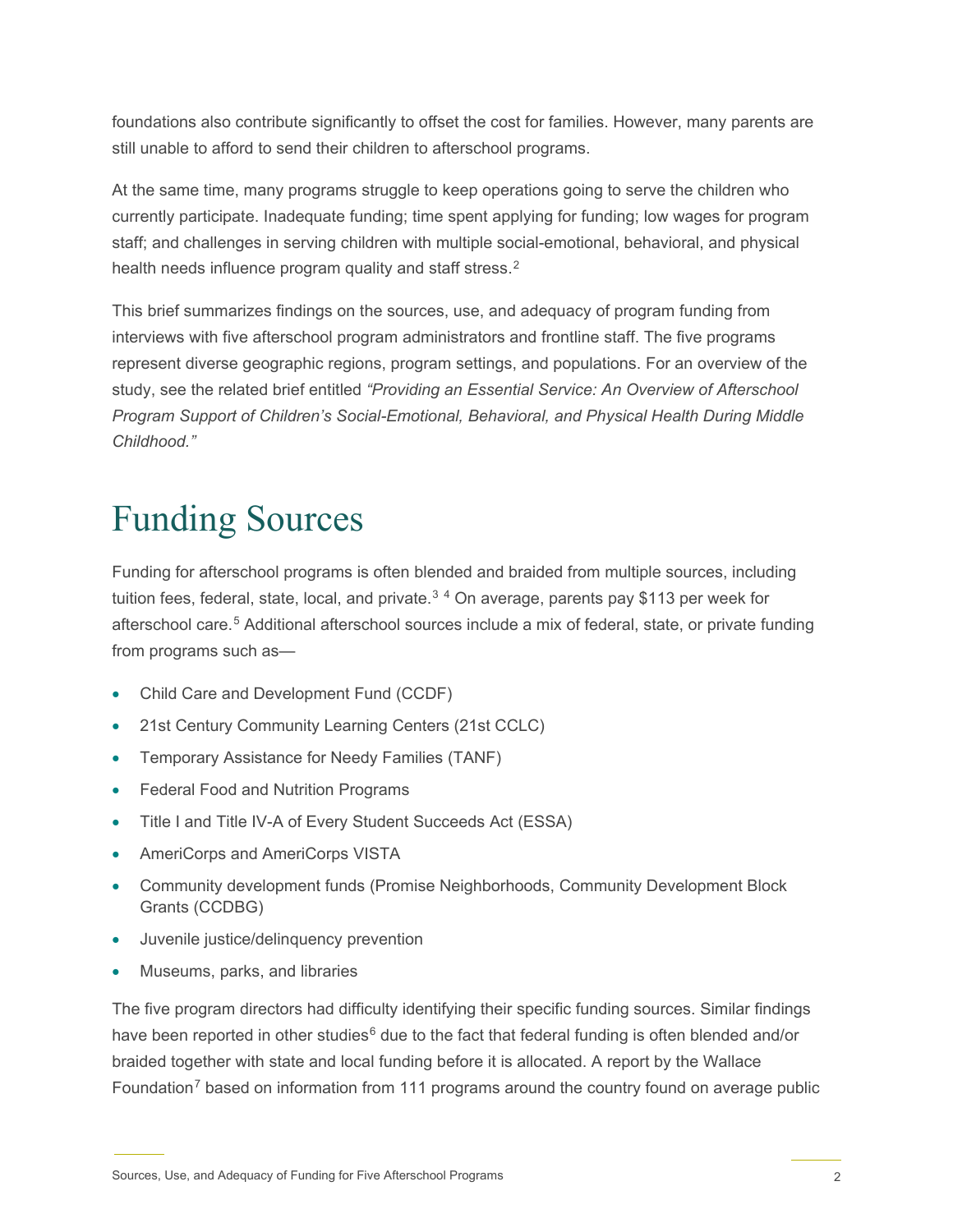funding (federal/state/local) accounts for 32 percent of program budgets, private funding 39 percent, parent tuition fees 9 percent, and in-kind contributions another 19 percent.

Consistent with prior findings, the five programs reported multiple funding sources as reported below.

- *Government funding.* All of the programs receive funding from a variety of federal, state, and local government agencies. Federal funding is provided by the Department of Health and Human Services (CCDF) to all five programs and the Department of Education (21st CCLC) to three. In addition to federal funds, all five also receive state or local funds to help cover operational costs. For example, one program reported state funding accounted for about half of funding received outside of tuition fees.
- *Childcare subsidies.* All five programs accept childcare subsidies (required per selection criteria for the study). This is not typical across the field but is more common among programs serving low income families. Funding from the Department of Health and Human Services includes block grants to states administered either through grants or contracts from the state to childcare providers or through subsidies to providers for eligible, low-income families who are working or going to school and may apply through their local child care agencies.

*"Our typical open-doors policy is that we don't want to turn anyone away due to an inability to pay for the program. And that can range from a 15 percent discount and sometimes up to a 50 percent discount depending on the individual needs. Sometimes the principal or school social worker will reach out to us. They've got a family identified that is recently homeless, or something like that, and those we take on an individual basis and work with those families to give them the support that they need to get back on their feet."*

*"When a lot of times our private families need a voucher, but they don't qualify because they make too much money, however they're not making that much to be able to pay a full private rate, we offer them … at least the voucher reimbursement rate."*

<sup>•</sup> *Parent fees.* All programs collect fees from families on a sliding scale depending on their financial need. This ranges from some families paying nothing (i.e., a childcare subsidy without a copayment) to others paying full tuition (without a childcare subsidy) or who may not have a childcare subsidy but are still offered a discounted rate on the sliding scale to enable them to afford care.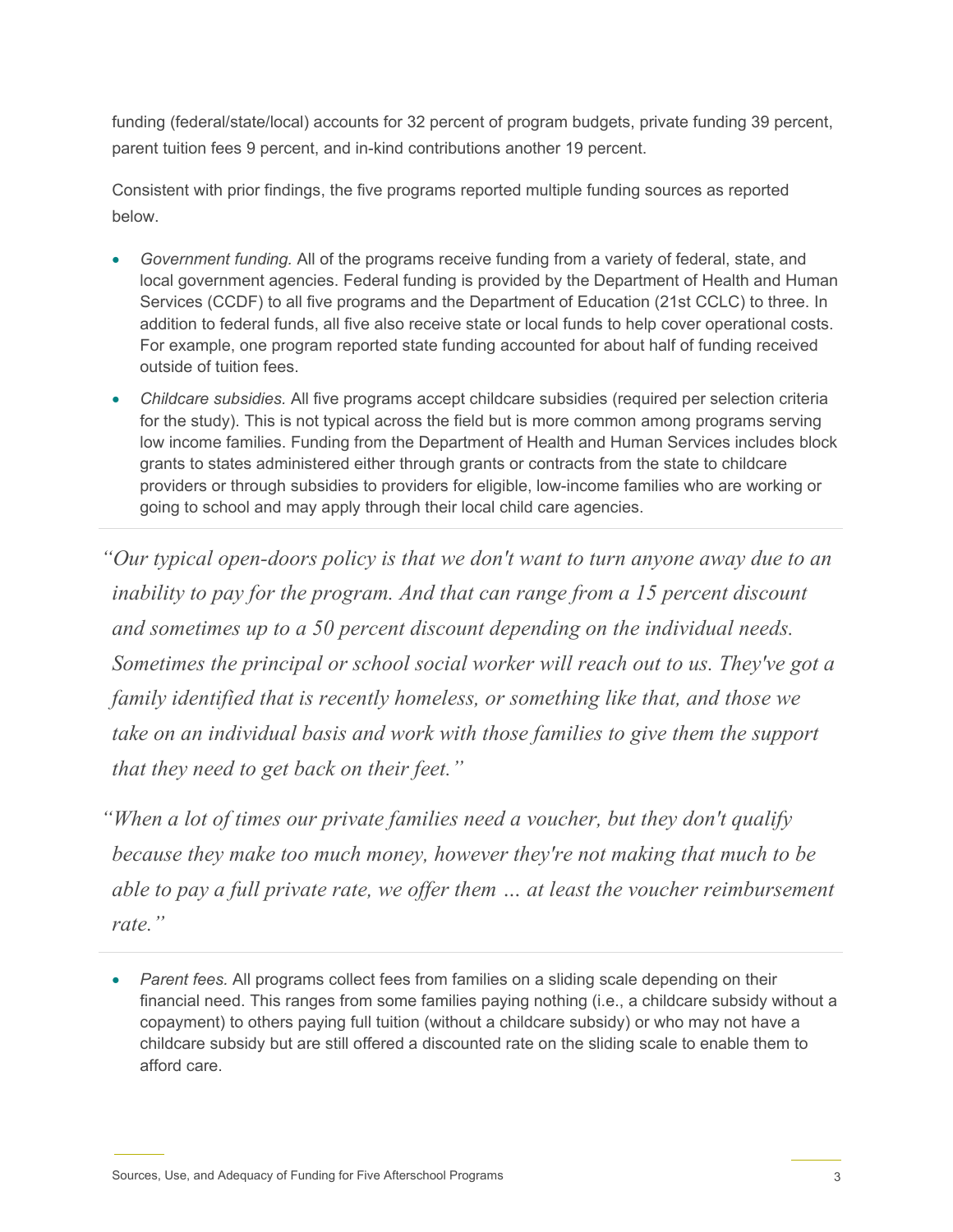• *Private funding.* All five programs receive private funding from foundations, nonprofit organizations, corporate giving, individual donors, or a combination. Programs noted they primarily receive grant funding for a specific activity or added element rather than routine operations.

*"We have some funders that like to specifically fund STEM, or food, those types of things. Once we identify the areas that we want to change, improve, add, then we start researching what companies are interested in supporting those things. We're kind of always working to put oftentimes several funders together to cover... someone might cover visual arts, and then you have your STEM, and that sort of thing."*

#### Partnerships and In-kind Contributions

Programs benefit from agreements with local partners and from the efforts of volunteers. Three programs partnered with local school districts to support mutually beneficial goals. For example, at one program the contracted school counselors and social workers who staffed the school during the day were able to offer extended hours as needed during afterschool program time. For children with behavioral health needs and upon request, staff reported these clinicians were able to conduct observations, offer consultation to afterschool staff, and assist and coach children by modelling interactions. Some partnerships share funds but more commonly include in-kind support from schools through the use of physical space or shared activities, such as tutoring, sports, or clubs.

Four programs reported that volunteers—from churches or other local organizations—provide tutoring, fitness instruction, or other special activities that would otherwise be unavailable.

*"We try to hire tutors from the school because they can work with the resource teachers and get the academic information needed to identify what the students need."*

*"We also liked the idea of one, kind of leveraging shared assets in a shared economy. We would be using their real estate to kind of run the programming, and then we would offer them additional budgetary funds [using state vouchers] to go*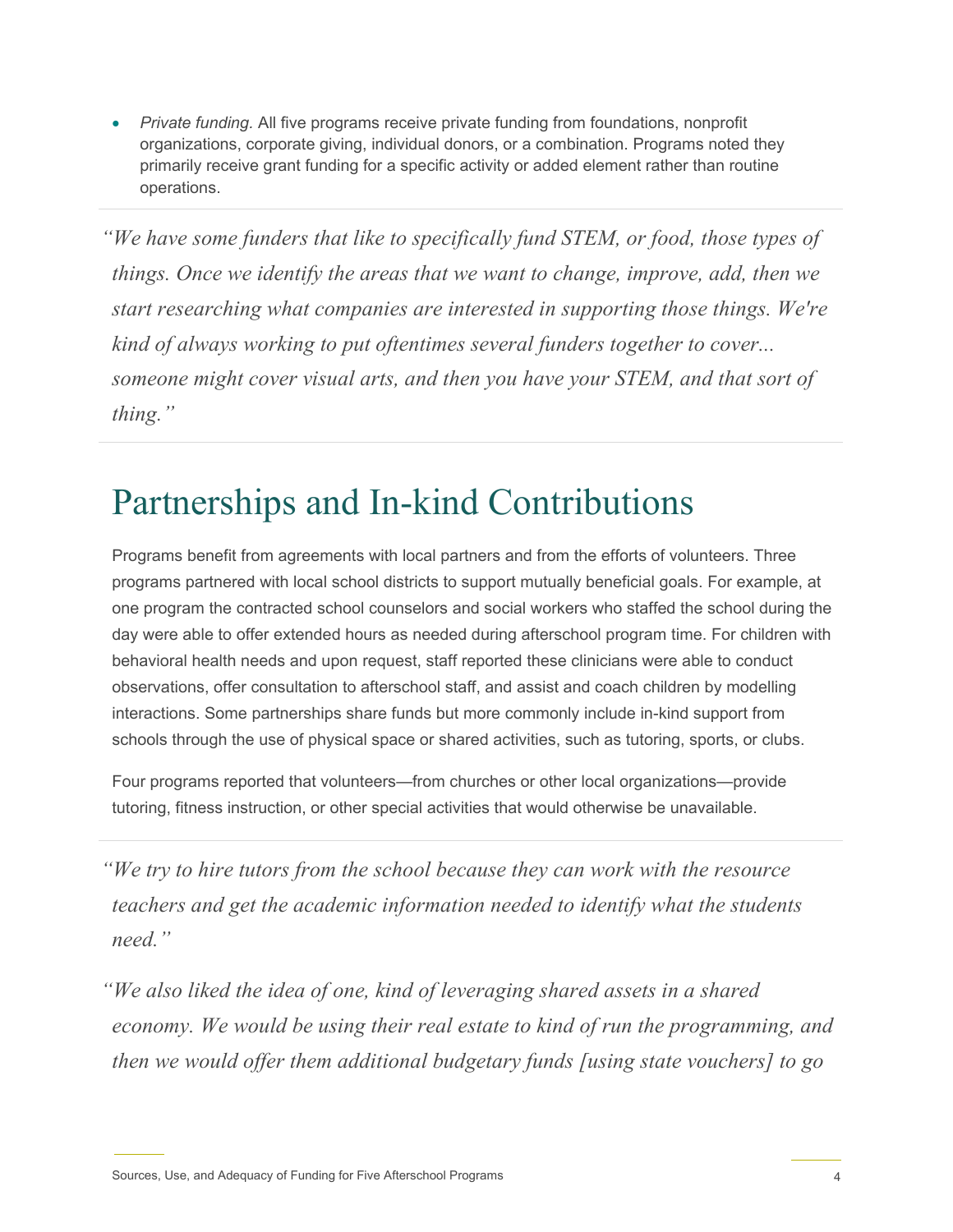*into their school and provide additional services that they needed. So it really was a win-win for everybody."*

### Funding Adequacy and Consistency

Most staff described funding as adequate to support current program operations. However, all programs reported some anxiety about maintaining consistent funding. As noted, they rely on multiple sources, resulting in shorter-term, unreliable, and inconsistent funding. Administrators from the five programs talked about spending considerable time applying for grants, the uncertainty of staffing due to short-term funding, and the desire for more stable funding which would allow for the development of programs designed to meet the needs of children including those focusing on socialemotional, behavioral, and physical health. In support of these ongoing efforts, four of the five operate under a parent organization that provides support and oversight for fundraising and grant writing.

A funding source common to all of the programs was the CCDF, and staff noted challenges associated with parents applying for CCDF vouchers. Families frequently experience challenges in determining eligibility for subsidies, navigating the required applications, and understanding the need to sometimes reapply each year. Programs often support parents in completing and submitting applications.

*"I would say that we work diligently with families to access voucher funds because there's quite a few people that still don't understand how to do that. And so we actually sit with them and walk them through how to access funds."*

#### Need for Additional Resources

All of the programs expressed a desire for additional resources. Staff talked about the desire to enhance their current program offerings to better serve children and families, especially children with multiple challenges, and hire and train additional skilled staff.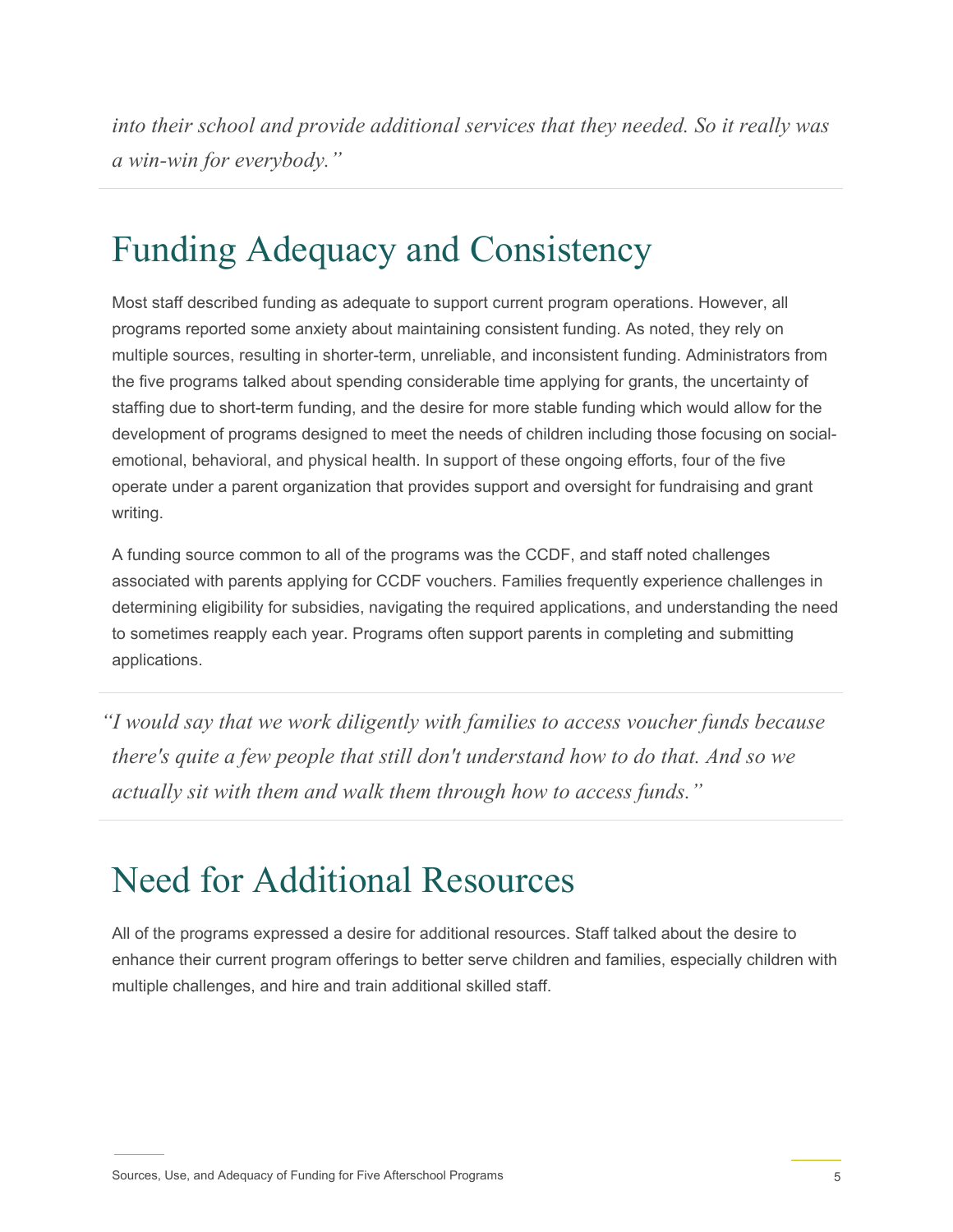*"I always have the concern that, you know, our funding will reboot. Some funders don't like to fund over strings of years, so I've tried to isolate those that really want to be regular funders."*

*"Oh, huge anxiety. Not for the operation staff as much. But for every programmer, you know, it's sort of a race to implement something before you get to the bottom of the bucket. You want to be able to leave something that can be sustained."*

Some programs planned to use additional funding to add new programs or services. These ranged from dance classes to STEM activities to leadership programs. Staff talked about the desire to expand operationally, such as providing transportation to bus students into the community or purchase additional materials and supplies.

Other programs were interested in allocating additional funding towards staffing. Hiring additional staff would lower student to staff ratios, provide skilled support for children with challenges in multiple areas, increase staff compensation, and offer additional professional development and training opportunities.

*"With quality, you need to pay your staff higher pay. You need to be able to bring in additional materials and supplies and it's really hard to kind of stretch already a small amount across all the board."*

*"I would love to be able to offer additional development for staff and bring in additional resources for the program like additional programming, you know, I love what we are able to do but there's so much more that we could be doing for these children that I would love if we had that funding to be able to offer additional resources to them."*

Some program staff discussed the need to better serve children who face multiple challenges in the areas of social-emotional, behavioral, and physical development.

*"A lot of our students are struggling with emotional…social and emotional behaviors that we aren't completely equipped for. When I say that, it's because*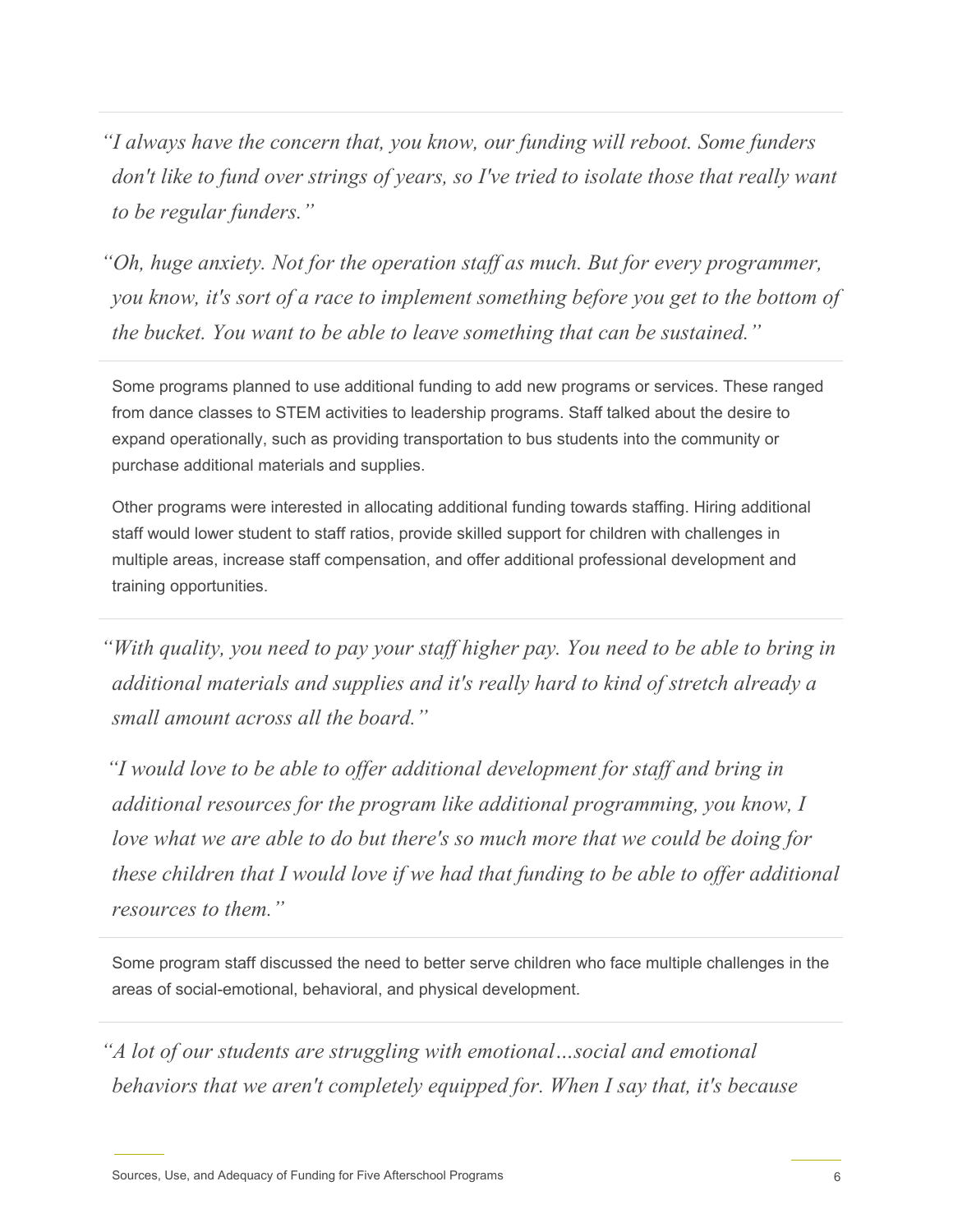*we're bringing in staff. They don't have special education backgrounds necessarily and things of that nature, right? So if we had more funding, we could hire additional people to support strictly in those kind of areas and things of that nature."*

### Program Successes and Opportunities for Improvement

Obtaining sufficient and stable funding is one of the most challenging aspects of operations. Programs blend and braid funding from various sources and typically do not have stable long-term funding. Federal and state funding, comprising between a third to a half of operation revenues, was crucial for all of the programs but not sufficient on its own. Partnerships, with school and other local organizations, were also critical. Staff described program funding as adequate, but programs were generally not well-resourced and staff pay was low. Year-to-year grants required significant staff involvement and resulted in high anxiety about continued funding.

### Implications for Policy and Practice

Additional funding is needed to enhance current program offerings to better meet the needs of children and families, to expand services to meet the demand for afterschool care, and to hire and train well-qualified staff. Programs could benefit significantly from—

- Additional funding and funding sources to take advantage of the opportunity for programs to help children learn social-emotional skills, better manage behavior, and acquire healthy lifestyle choices
- Additional partnership agreements that would provide more stability for specific activities and supplement funding
- Resources to hire additional staff, increase their pay, and better prepare them to support the development of children's social-emotional, behavioral, and physical health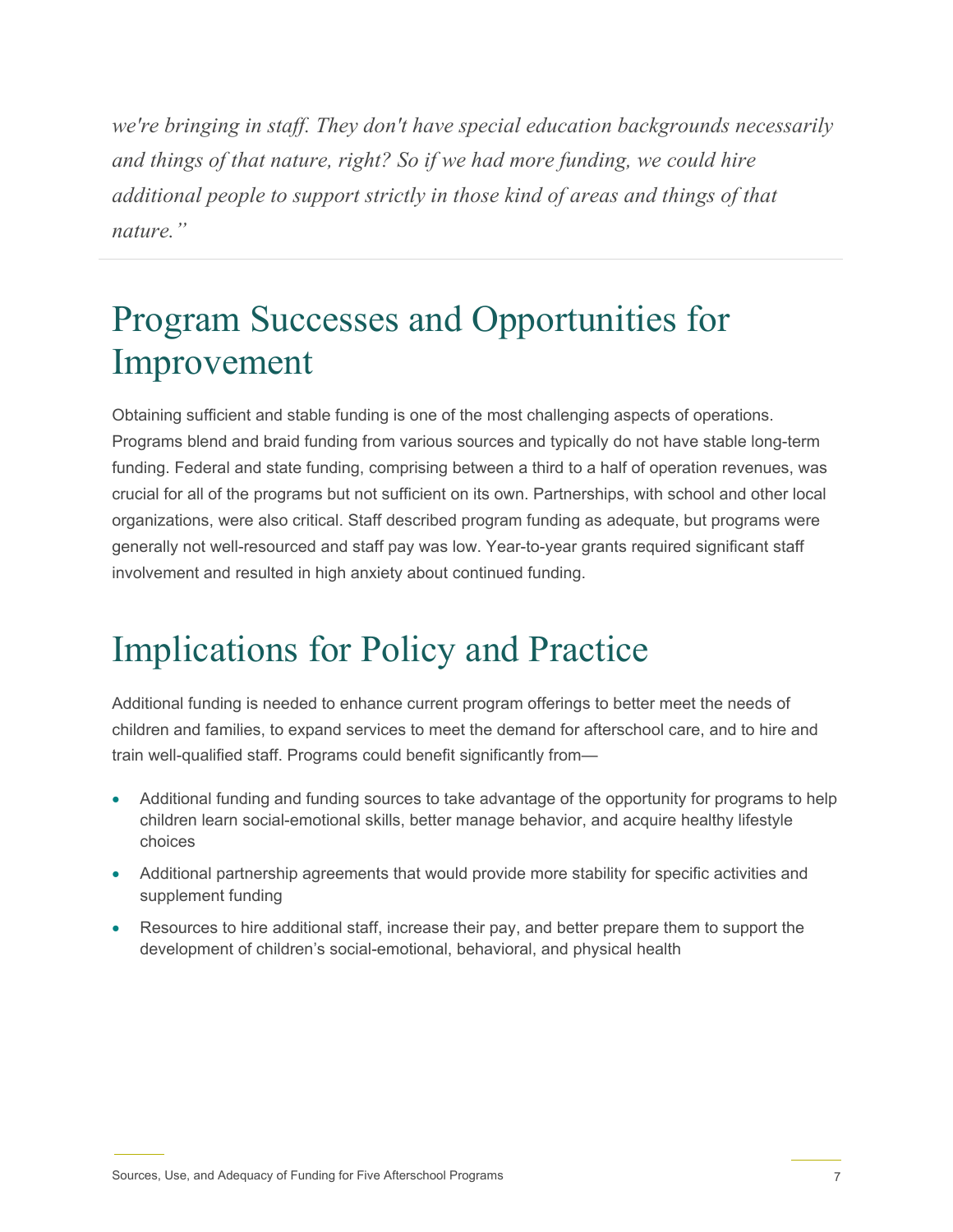#### References

<span id="page-7-0"></span><sup>1</sup> Afterschool Alliance. (2014). *America After 3PM: Afterschool Programs in Demand*. Washington, D.C. Retrieved from [www.afterschoolalliance.org/documents/AA3PM-](http://www.afterschoolalliance.org/documents/AA3PM-2014/AA3PM_National_Report.pdf)[2014/AA3PM\\_National\\_Report.pdf.](http://www.afterschoolalliance.org/documents/AA3PM-2014/AA3PM_National_Report.pdf)

<span id="page-7-1"></span><sup>2</sup> Afterschool Alliance. (2012). *Uncertain Times: Afterschool Programs Still Struggling in Today's Economy*. Retrieved from [http://www.afterschoolalliance.org/Uncertain\\_Times.cfm.](http://www.afterschoolalliance.org/Uncertain_Times.cfm)

<span id="page-7-2"></span><sup>3</sup> Earle, A., & Afterschool Alliance. (2009). *Roadmap to Afterschool for All: Examining Current Investment and Mapping Future Needs*. Retrieved from [https://www.afterschoolalliance.org/](https://www.afterschoolalliance.org/documents/roadmap/RoadmapToAfterschoolForAllReport.pdf) [documents/roadmap/RoadmapToAfterschoolForAllReport.pdf.](https://www.afterschoolalliance.org/documents/roadmap/RoadmapToAfterschoolForAllReport.pdf)

<span id="page-7-3"></span><sup>4</sup> Mills, J., Gwaltney, R., Morehouse, H., & Robbins, J. (2018). *Exploring Models for Combining Funds to Support Quality School-age Child Care*. National Center on Afterschool and Summer Enrichment. Retrieved from [https://childcareta.acf.hhs.gov/resource/exploring-models-combining](https://childcareta.acf.hhs.gov/resource/exploring-models-combining-funds-support-quality-school-age-child-care)[funds-support-quality-school-age-child-care.](https://childcareta.acf.hhs.gov/resource/exploring-models-combining-funds-support-quality-school-age-child-care)

<span id="page-7-4"></span><sup>5</sup> Afterschool Alliance. (2014). *America After 3PM: Afterschool Programs in Demand*. Washington, D.C. Retrieved from [www.afterschoolalliance.org/documents/AA3PM-](http://www.afterschoolalliance.org/documents/AA3PM-2014/AA3PM_National_Report.pdf)[2014/AA3PM\\_National\\_Report.pdf.](http://www.afterschoolalliance.org/documents/AA3PM-2014/AA3PM_National_Report.pdf)

<span id="page-7-5"></span><sup>6</sup> Grossman, J. B., Lind, C., Hayes, C., McMaken, J., & Gersick, A. (2009). *The Cost of Quality Outof-School Time Programs*. Retrieved from [https://www.wallacefoundation.org/knowledge](https://www.wallacefoundation.org/knowledge-center/pages/the-cost-of-quality-of-out-of-school-time-programs.aspx)[center/pages/the-cost-of-quality-of-out-of-school-time-programs.aspx.](https://www.wallacefoundation.org/knowledge-center/pages/the-cost-of-quality-of-out-of-school-time-programs.aspx)

<span id="page-7-6"></span><sup>7</sup> National Center on Afterschool and Summer Enrichment. (2018). *Voices from the Field: Combining Resources to Support Quality Out-of-School Time*. Retrieved from [https://childcareta.acf.hhs.gov/sites/default/files/public/practice\\_brief\\_3\\_combining\\_resources\\_508c.pdf.](https://childcareta.acf.hhs.gov/sites/default/files/public/practice_brief_3_combining_resources_508c.pdf)